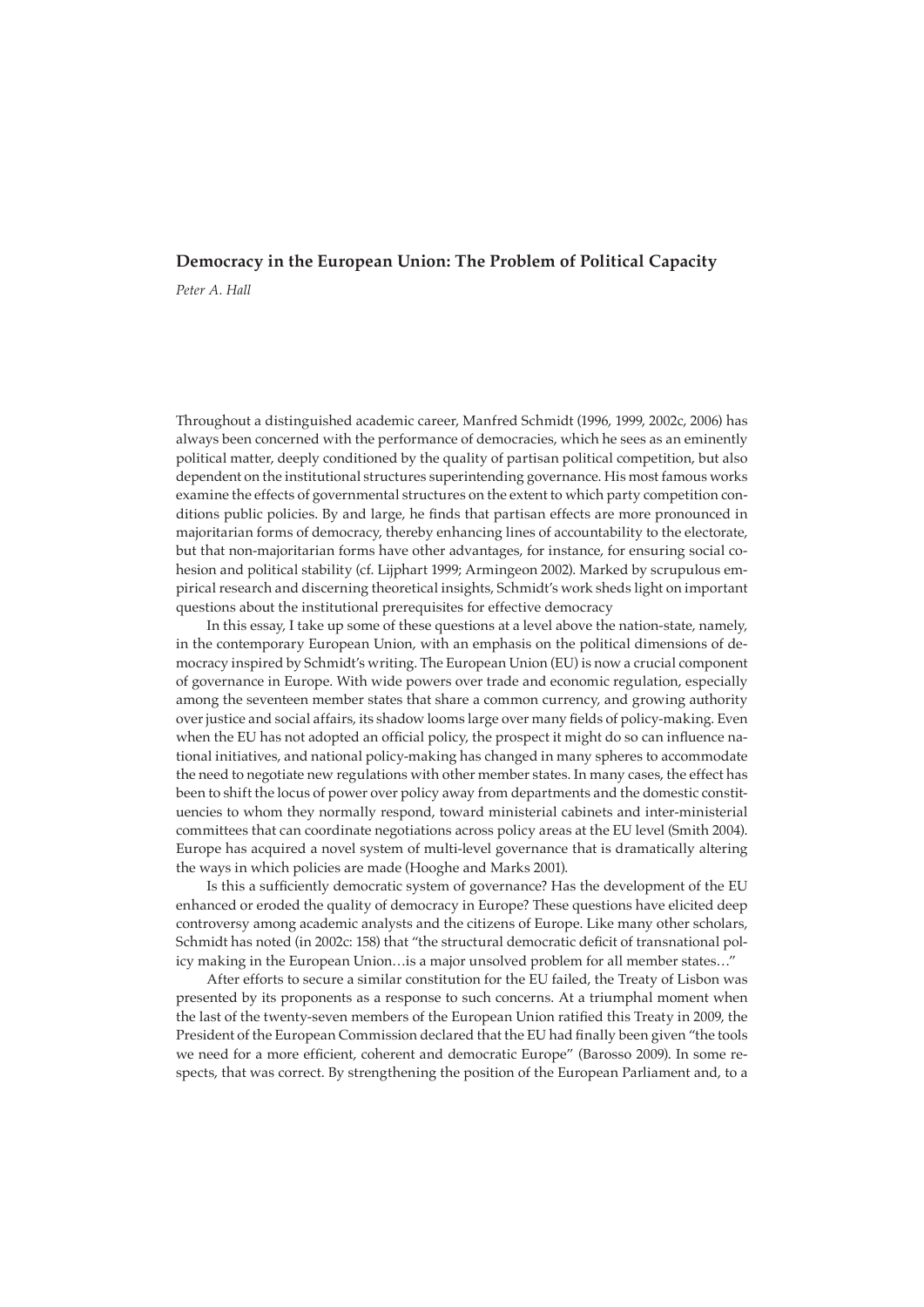lesser extent, national parliaments, the Treaty increased the influence of elected legislators in EU decision-making, accelerating trends that have seen power flow gradually from the European Commission and Council to the Parliament.

Those who argue that governance in the European Union is adequately democratic have a powerful case. Andrew Moravcsik (2002, 2008), one of the most influential exponents of that view, makes a series of telling points. He argues that the ambit of the EU remains relatively limited: on some estimates, it is responsible for only twenty percent of the legislation passed in Europe (Siedentop 2001). Given the small size of its budget, most of the actions taken by the EU are regulatory measures, and the processes whereby regulations are made in the member states are not significantly more open to electoral contestation than corresponding processes in the EU (Majone 1996).

The procedures for decision-making in the EU, where major initiatives have to be approved by the European Council and Parliament and Commission, contain more checks and balances than corresponding procedures in many member states; and the process of discussion that precedes these decisions is often lengthy, leaving ample room for negotiation with the affected interests. The heads of government sitting on the European Council and many of the ministers on its subsidiary bodies are elected representatives of their nation, and members of the European Parliament have been directly elected since 1979. Measures that would extend the power of the EU typically require revision of its treaties, subject in many countries to referenda. Many citizens trust EU institutions as much, if not more, than their national political institutions. From this perspective, decision-making in the EU is relatively democratic, especially when assessed against the quality of democracy in its member states rather than against unrealistic ideals. There is much to be said for this position.

However, defenses such as these run up against the fact that, in the real world of electoral politics, there is considerable discontent with the quality of democracy in Europe. Net support for the EU measured by the percent saying that the EU is a 'good thing' minus those saying it is a 'bad thing' rose steadily during the 1980s, from a low point of about a thirtythree percent at the beginning of that decade to almost sixty-six percent at its end, but then declined through the early 1990s to fluctuate around 50 percent in the first decade of the 2000s, well short of a resounding endorsement. Recent opinion polls show that significant portions of the European public do not consider the EU especially democratic (Eichenberg and Dalton 2007). Only thirty percent of Europeans believe the EU is sensitive to the concerns of the citizens of their country or that their own voice counts in the EU (European Union 2010). A growing number of political parties, often on the radical right or left of the political spectrum, have been able to exploit this discontent to mount appeals that are hostile to the EU and its expanding powers (Hooghe *et al*. 2002). These developments constitute challenges to the political legitimacy of the EU that cannot be ignored.

The result is something of a paradox. On the one hand, many features of the EU indicate that it is decidedly democratic in its operation. On the other hand, on standard indicators, it is not seen as democratic by many of its citizens and there is manifest discontent with how it operates among some of them. How is this paradox to be explained? What does it imply for the quality of democracy in the European Union?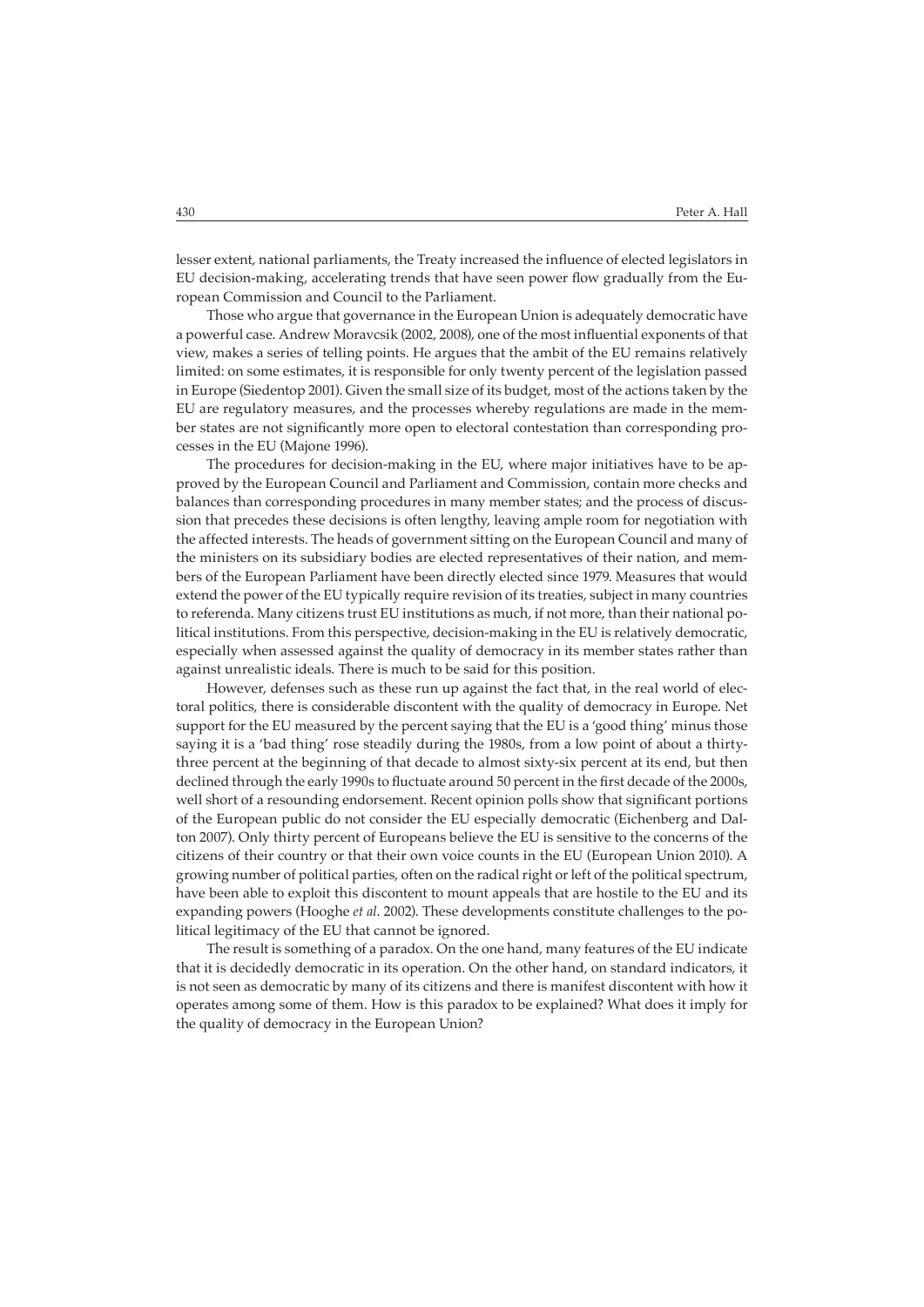#### **The shape of democracy in the EU**

To answer these questions, we need to look into the meaning of democracy and at the evolution of the European Union over time. By doing so, we can move beyond some of the standard debates about whether the EU is democratic or not to see that, while EU institutions are democratic in broad terms, they lack some of the key features that make democracy an effective system of governance. In large measure, that is because the institutional reforms undertaken by the EU do not yet match changes in the scope of its operations that have taken place since the Single Europe Act of 1986. Democracy is a multidimensional concept, and effective democracy demands more than formal democracy. Although scholars have long debated precisely how it should be defined (Dahl 1989; Held 1999), for these purposes, we can distinguish four dimensions of democracy.

First, a democratic political system is one that guarantees people the basic rights of citizenship, such as the right to free speech, to organize on behalf of political causes, to vote, and to turn out the government in an election, as well as the legal protections associated with due process, equality before the law, and security of person and property. Judged by this criterion, the European Union is clearly democratic and an important force guaranteeing such rights across Europe. The European Court of Justice has become a bulwark underpinning the rights of citizenship in Europe, and the Lisbon Treaty enhanced this aspect its role by incorporating the Charter of Fundamental Rights into the constitutional apparatus of the EU. In these respects, the EU speaks to the protection of minority rights, long seen as a basic component of political democracy.

The analogue to minority rights, widely seen as the second key dimension of democracy, is majority control. A democratic political system is one in which laws and regulations are made or overseen by representatives elected by majority vote of the people. The American journalist, E.B. White, articulated this principle in memorable terms when he said that 'democracy is the recurrent suspicion that more than half of the people are right more than half of the time.' On this criterion, too, the EU must be seen as democratic. Its legislation is vetted at least twice by elected representatives, once by the European Council, whose members come from the elected governments of the member states, and again by the European Parliament directly elected in those states. By enhancing the powers of the Parliament, the Lisbon Treaty reinforces this principle.

Institutions providing for majority control and the protection of minority rights are arguably the most important features defining a democracy. Because the EU has both, in formal terms, its institutions are built on democratic principles. However, we should distinguish between formal and effective democracy. Formal democracy does not always guarantee effective democracy, by which I mean governance that is responsive to popular opinion and seen to be so. Securing effective democracy is important but because this responsiveness enhances the legitimacy of governance and hence the stability of the political system in the face of conflict and challenge.

Two further characteristics are crucial if formal democracy is to translate into effective democracy. First, there must be clear lines of accountability running between the governing authorities and the people. By this, I mean that electors should know whom to hold responsible for legislative acts of consequence, and they should have periodic opportunities at the ballot box to reward or punish those responsible for such acts.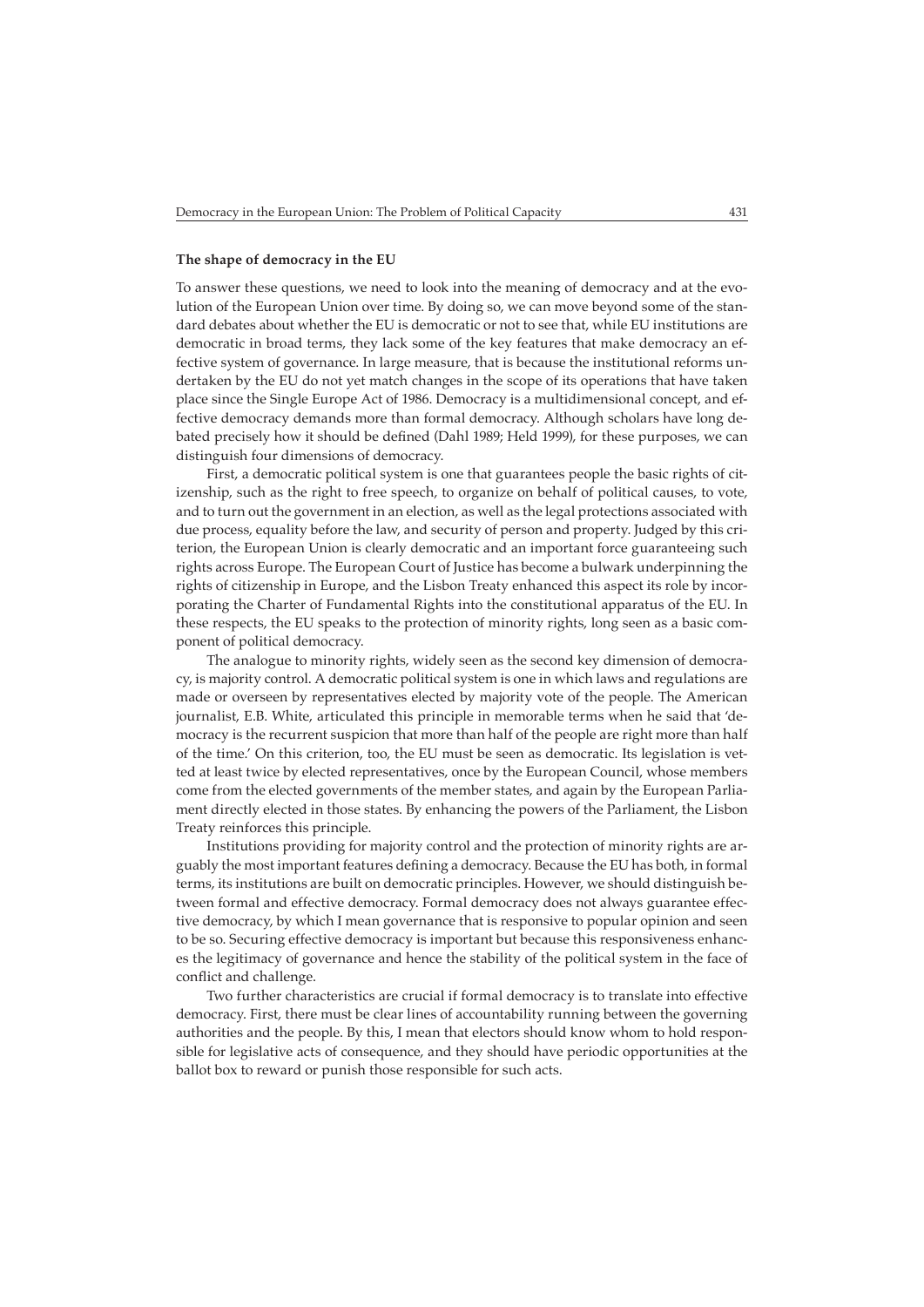Second, the governing authorities should have what might be described as 'political capacity' – understood as the capacity to mobilize consent among the electorate for difficult decisions. Pierre Mendès-France famously said that 'to govern is to choose' but governing involves more than choosing one line of policy among several. It also entails mobilizing consent for that choice among those affected by the policy (Beer 1966). In essence, that entails forging compromises, not only among elites whose support is necessary to adopt the policy, but among the wider social groups concerned about policy. There are two ways in which to mobilize consent. In some cases, that can be done through negotiation with organizations representing those groups, such as trade unions and employers associations (Berger 1983). In general, however, it entails managing and winning a public debate that mobilizes public opinion behind the policy. By invoking this concept of political capacity, I am suggesting that effective democracy entails governance by authorities who are not only responsive to the will of the people but capable of shaping the will of the people so as to reconcile them to the government's decisions. These processes underpin the legitimacy of the public authorities and ultimately the stability of any democratic system of governance.

There is support for these propositions in the history of democracy in Europe. Although most of the European polities adopted the trappings of formal democracy in the late nineteenth and early twentieth centuries, some democracies proved more durable than others. Ertman (1998) argues that the key to their stability was the development, by the onset of World War I, of stable party-centered government which means, in my terms, that stable democracies were those that had developed clear lines of accountability and a manifest political capacity.

For various reasons, although equipped with some of the trappings of formal democracy in the late nineteenth century, neither Germany nor Italy were able to develop the means for effective democracy that time. In the Second Reich founded in 1871, although the legislature was elected by universal adult male suffrage, it lacked clear power over many spheres of policy-making. In particular, a second chamber representative of state governments and dominated by Prussia, held veto power over many policies and was susceptible to manipulation by a Chancellor appointed by the crown, presiding over a powerful civil service (Rosenberg 1964; Wehler, 1985). Despite the elected legislature, governance in Germany was dominated by elites operating in a system presided over by an unelected Chancellor and complicated enough to obscure the lines of accountability.

In institutional terms, the political system of the first Italian Republic was formally much more democratic. The locus of power lay in an elected legislature which chose the prime minister and government. However, Italy lacked well-organized political parties capable of commanding the votes of large segments of the electorate. As a result, legislative politics was dominated by disputes among factions, which frequently brought down governments only to produce new ones not much different in complexion, blurring the distinctions even between the political left and right (Salomone 1970). The result was what became know as the politics of *trasformismo*, as governments on one side of the political spectrum were readily 'transformed' into governments on the other side, without any intervening reference back to the electorate. Voters had difficulty knowing whom to hold responsible for policy and had no assurances that their votes would translate into a government responsive to their wishes.

During its initial decades after 1876, the political system of Third Republic France bore a striking resemblance to that of Italy. Its National Assembly was dominated by a factional politics that saw governments come and go in relatively rapid succession, without intervening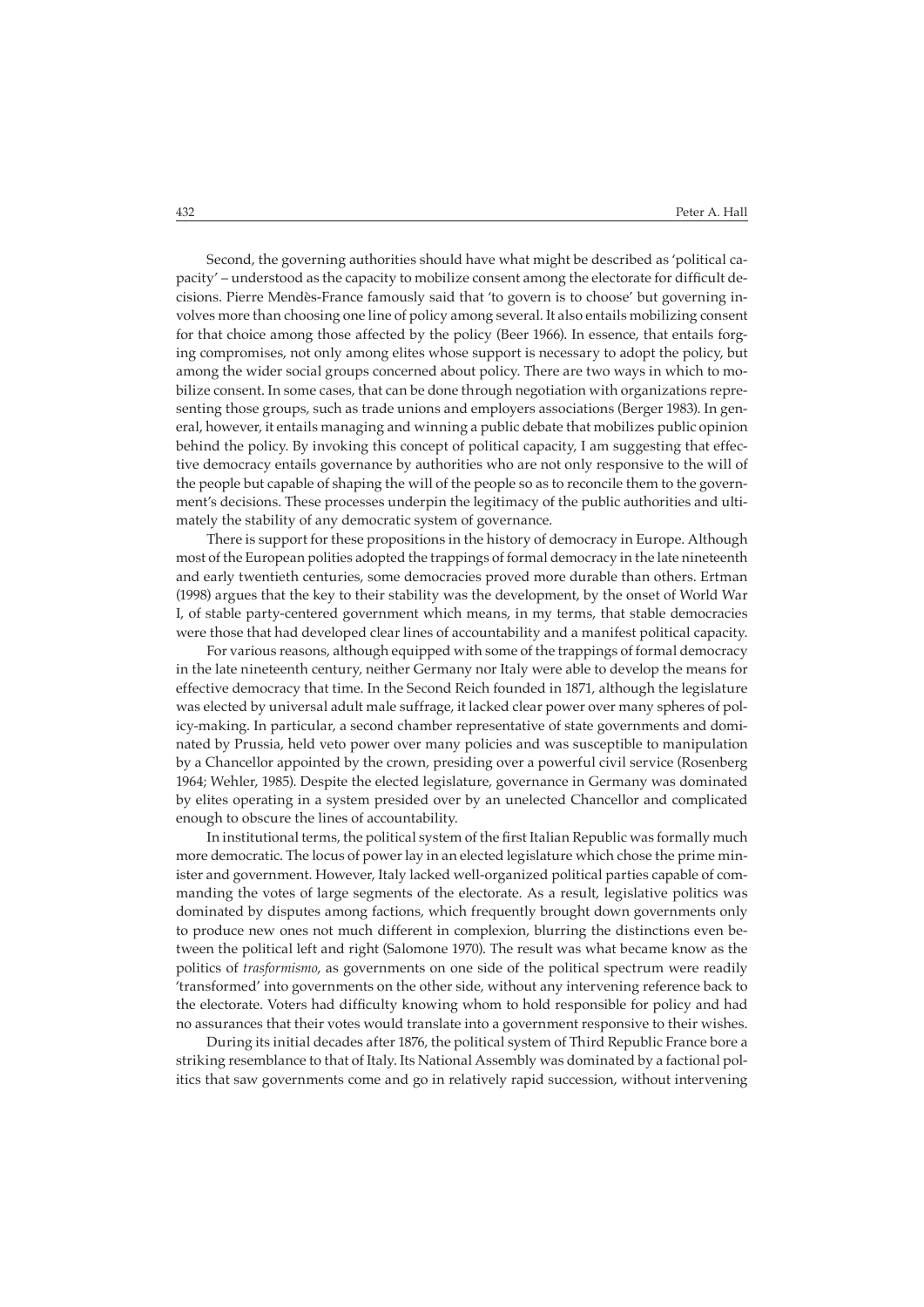elections, giving rise to what was widely seen as a gulf between the people or *pays réel* and the political elites or *pays légal* (Hoffmann 1963). Not without reason, the Assembly became known as 'a house without windows'. However, French democracy overcame these drawbacks and secured enough stability to survive the turmoil of the 1920s and 1930s, largely because the Republicans and then others on the left devoted themselves to improving their political capacities to mobilize the electorate, gradually producing parties organized enough to become the fulcrum for meaningful electoral competition (Wright 1995).

Although necessarily brief, this overview suggests that democracy effective enough to command the support of the people in bad, as well as good, times depends upon the development of clear lines of accountability and what I have called political capacity. In these historical cases, that turned not only on the nature of democratic institutions but on the development of systematic electoral competition based on parties organized enough to command the votes of large numbers of electors across regions and social groups.

From this perspective, while formally democratic, the European Union lacks the means for effective democracy. The elaborate process of co-decision on which institutional reform in the EU has been built is so complicated that few within the electorate know whom to hold responsible for the decisions made by the EU. Those decisions emerge from a complex bargaining process, which often gives organized interests some leverage over the results but leaves many voters unsure whom to reward or punish for those decisions.

In much the same way, the European Union has developed formidable capacities for shaping compromises among national elites. But it has not acquired the political capacities to shape the will of the mass public. For the most part, the Union relies on heads of government to mobilize consent for its decisions, and they are well-placed to do so as the most prominent political figures in their nations. However, although usually happy to take credit for EU decisions that are already popular, as often as not, they are reluctant to spend valuable political capital arguing for decisions with which a significant segment of their electorate disagrees, since the assent of their electorates is not required to pass those decisions. Instead, many are tempted to hide behind the smokescreen provided by the complicated decision process of the EU and blame unpopular decisions on it (Hall 2006).

Although the members of a large European parliament make some effort to mobilize consent for the decisions they support, the Parliament lacks figures with cross-national political appeal and in many cases its members lack national political stature as well. Although the organized political groupings of the Parliament are gaining cohesion and leverage, as yet, they are not widely recognizable to the European electorate in terms that would allow them to bear clear responsibility for policy (Hix 2008; Evans and Vink 2010). As the case of Jacques Delors indicates, in principle, the President of the European Commission can play this role, but he has been the exception that proves the rule that few Presidents are able to do so (Ross 1995).

These features of the European Union are not coincidental. In many respects, the limitations on effective democracy in Europe today reflect the distinctive trajectory of the EU. For the first twenty-five years of its existence, from the Treaty of Rome in 1958, the European Community was not highly visible as a political enterprise. Designed to preside over the expansion of trade and the protection of agriculture within the Community, its institutions were seen as largely bureaucratic and its ambit relatively limited. Making a virtue of necessity, the officials of the Community deliberately presented what they were doing as a technical enterprise, embracing the principle that decisions should be made on scientific grounds, so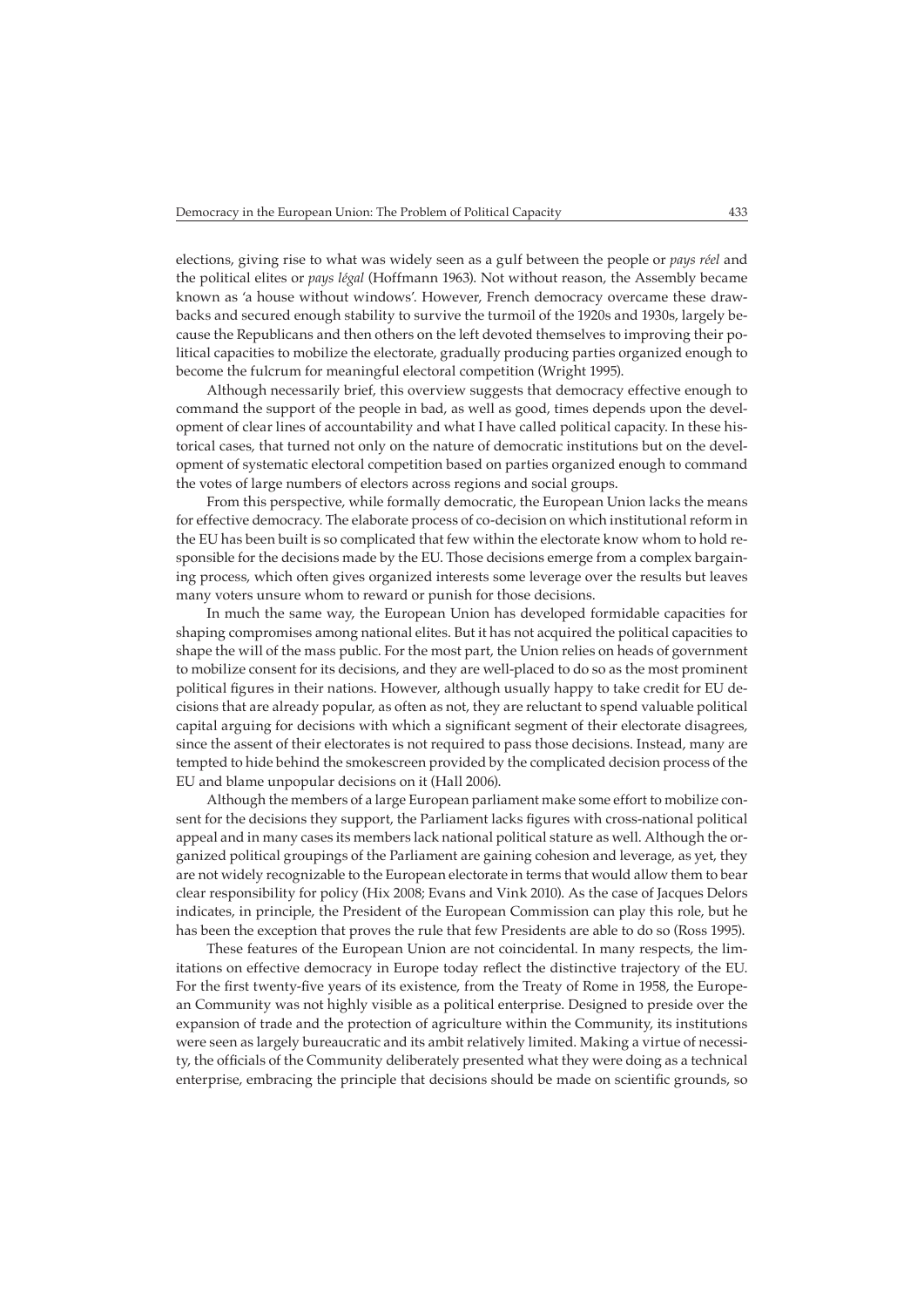as to undercut the legitimacy of arguments from national interest and facilitate compromises among the member states. The European Community presented itself, not as a body arbitrating among social interests in fundamental conflict, but as one that made decisions largely on technical grounds, choosing the most efficient course of action. These principles were exemplified in the guidelines given to committees of the Council (Joerges and Neyer 1997). It is testament to the continuing grip of longstanding ideas that many European officials continue to present the EU and to justify what it does in these terms.

In recent years, efforts to make the EU more democratic have built on existing institutions, which mean they have generally taken the form of reforms to the co-decision procedure. A set of institutions based on elite decision-making has been refined to enhance the processes that make compromises among national and transnational elites possible. On the one hand, those reforms can be seen as democratic in that they have gradually increased the influence of a directly-elected Parliament. On the other hand, because of the complexity of the co-decision procedure, the largely-inadvertent effect of these reforms has been to obscure even further the lines of accountability linking the decisions of the EU to the electorate.

These features of its decision-making procedures in themselves limit the extent to which the EU is an effective democracy. However, the problem has been made worse by the trajectory of developments in what the European Union does. Since the initiative to create a single European market in the 1980s, the ambit of the EU has expanded enormously to cover more and more regulatory spheres. In many of them, its regulations have durable effects with prominent distributive dimensions (Mény 2009). Two key consequences follow from this. First, within domestic arenas, the political visibility of the European Union has increased dramatically. It is now an object of active political contention. Second, many of the decisions the EU makes are no longer technical efforts to improve trade relations among its member states. They are regulatory measures that impose costs one some groups, while conferring benefits on others; and, in many cases, they speak to issues about which large portions of the European electorates have strong and conflicting positions. In short, the EU now deals with a range of issues that make new political demands on it – and, in particular, the demand to reconcile competing social groups to policies that distribute well-being among them. These are eminently political tasks.

In large measure, however, these are tasks for which the EU is not well-suited. As I have noted, it lacks powerful means for mobilizing political consent. In the eyes of many people in the polities of Europe, European institutions do not seem responsive or accountable, and thus people are reluctant to trust the fairness of its decision-making. Moreover, the technocratic ethos that many EU officials still use to justify their policies is not adequate to the task of legitimating policies with prominent distributive dimensions. Policies can be justified on efficiency grounds when they offer benefits to all and the main problem is to decide how best to secure those benefits. When those benefits come only in the very long-term, if at all, however, and impose disparate levels of costs on different social groups in the meantime, it is not enough to argue that the effect of the policy will ultimately be efficient. Policies must also be presented as fair and in keeping with the longstanding ideals of the relevant polities. The official ethos of the EU remains technocratic, while the issues with which it is now dealing have become increasing political.

The development of a significant division of labor between the EU and national governments, in the years since 1958, has exacerbated this problem. As Polanyi (1944) argued some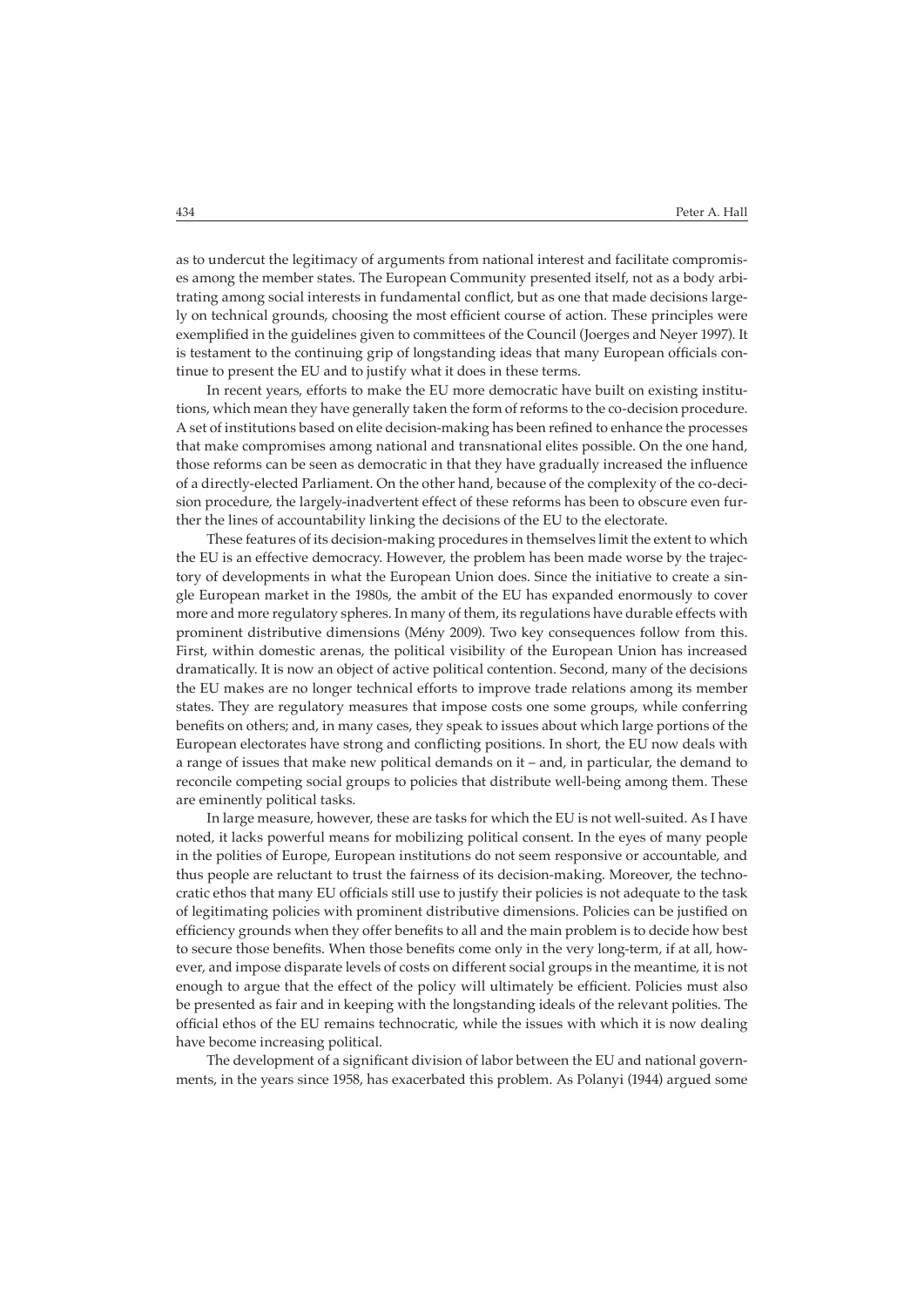decades ago, two of the principal tasks of modern states are to create competitive markets and to temper their adverse effects with protective regulations and redistribution. In Europe, as we all know, responsibility for these tasks has gradually been divided. It has become the task of the EU to make markets, and the task of national governments to temper their effects (Scharpf 1999). To some extent, this division of labor has been present since the European Economic Community was founded, but the situation changed profoundly during the 1980s and 1990s, when the drive for a single European market gave the EU a powerful new role as an agent for market liberalization, while the member states reserved to themselves authority over increasingly-large social policy regimes.

From a political perspective, these developments pose problems for the EU. Although more intense market competition often offers diffuse social benefits over the long term, in the short term, it imposes concentrated costs on those who had once been protected from it. When a political agent can increase market competition and at the same time offer compensation to those who suffer ill-effects from it, that agent is in a position to forge effective social compromises. But the political division of labor in Europe has inhibited the development of such agency (Ferrara 2009). Thus, the EU tends to bear the blame for liberalization, while national governments reap the credit for corresponding measures of social protection.

As a result, as the political visibility of the EU has risen, its image as a political object has changed for the worse. No longer seen mainly as a vehicle for continental peace and gradual economic progress, it is now viewed by many people as the agent imposing market liberalization – a process that creates clear winners and losers, as those with few marketable skills or assets suffer from more intense competition. In this context, the EU has become a natural target for coalitions of the losers and those who fear potential future loss from more intense market competition (Eichenberg and Dalton 2007; Kriesi *et al*. 2009).

In sum, the EU is now in the business of distributing gains and losses across the electorates of Europe without the institutional mechanisms that would make it clearly accountable for doing so or the political capacity to mobilize consent for such measures. Many issues of the sort that now preoccupy the EU can be decided without a political backlash only if they are resolved via a process that forges social compromises among the affected interests. For small matters affecting one or two sectors, the EU is equipped to do this. Its institutions are effective at forging compromises among economic or political elites. But some of the matters it now takes up speak to the interests of large social groups in the mass public, whose members see the EU as a remote enterprise, insensitive to their interests. This is how the paradox of democracy without legitimacy is to be explained. Even though the EU has become more democratic, it has aroused increasing popular discontent because of the shape of its democracy and the standard criteria that are often cited to justify its decision-making – legacies of the past ill-suited to the temper of new times.

## **The avenues forward**

Where might the EU go from here? This is a salient question because the European Union has always been a work in progress. If many European states have relatively settled constitutions, the European Union has a multifaceted set of ambitions for which it is constantly striving to find the right institutional form. Time and again, its leaders have been able to find new avenues out of seemingly intractable crises. Therefore, although constitutional reform is off the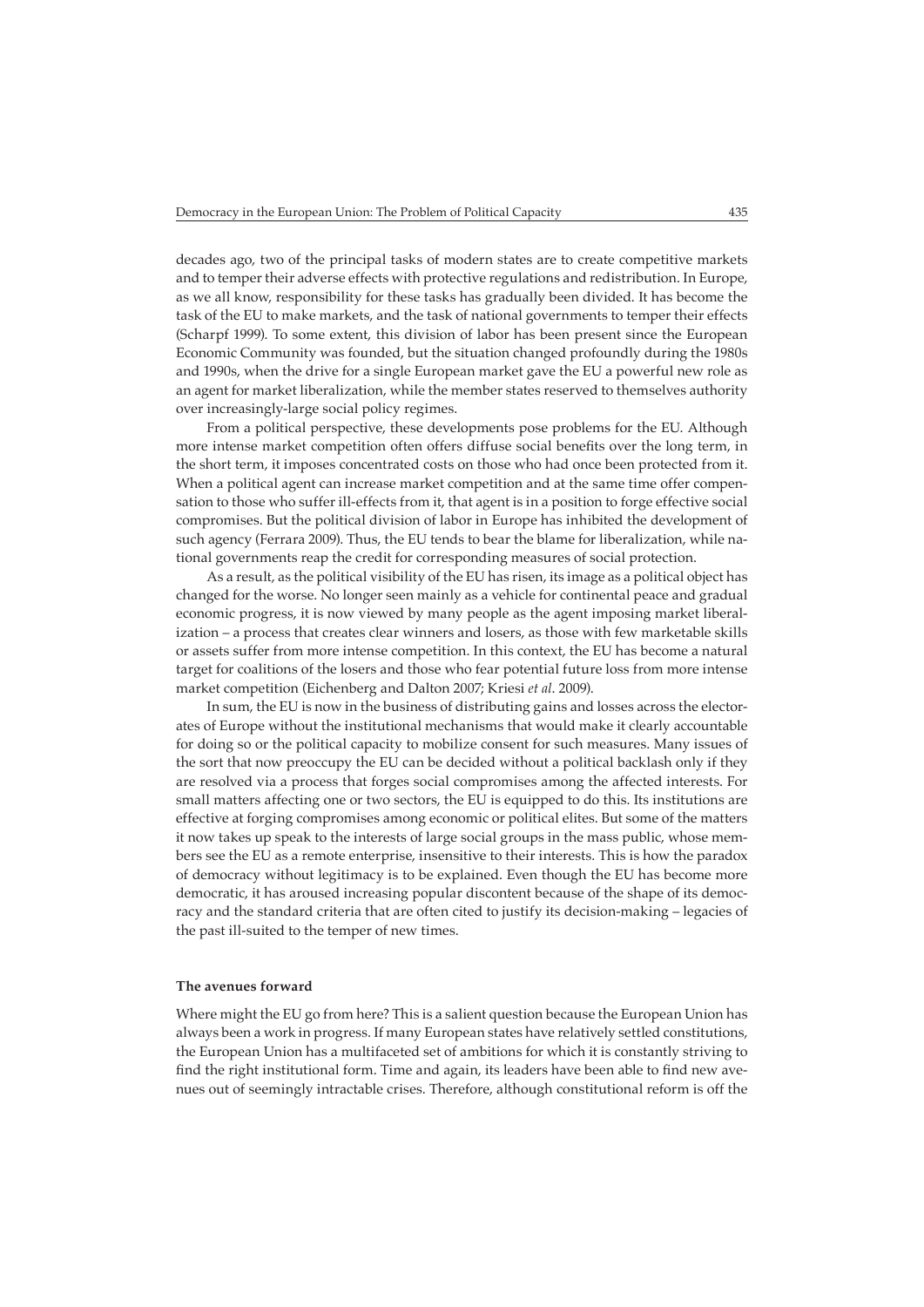table for the moment, there is every reason to expect the EU to have a different institutional shape thirty years from now. There are three routes the EU might conceivably follow to address the issues of democratic representation confronting it. Without knowing which is the most likely, let us consider the shape each might take.

The most straightforward approach the EU could take to the problems outlined here would be to enhance its political capacities, namely, its capacities for mobilizing consent among the European electorates, strengthening the lines of accountability that run between those electorates and the decisions that it takes. Many analysts argue for reforms aimed at this end and there are good reasons to expect some such developments. At their heart would be steps to enhance the electoral profile of EU officials.

As Hix (2008) and others have noted, the natural route toward such an outcome would entail strengthening the party groupings within the European Parliament, simultaneously increasing their internal discipline and raising their profile with the electorate. Inside the Parliament, party cohesion has already grown in recent years and, as the influence of the Parliament increases in line with the new co-decision procedures specified by the Lisbon Treaty, incentives for parties to maintain such discipline will rise. They can exercise more influence if their members vote together.

One of the principal obstacles to such developments, of course, lies in the limited power of the Parliament. The electorate is more likely to see these party groupings as important if they have direct and visible influence over the Commission or Council of Ministers. Here, the step of embryonic importance would be for each party to nominate candidates for the presidency of the European Commission prior to European elections, so that voters could believe that they are electing not only members of the Parliament but the most prominent official of the European Union itself. In the first instance, it is too much to expect many voters to find this an exciting prospect; but, if the results seem consequential, over time, such steps may enhance the profile of the European party groupings and their salience to elections that are currently rarely more than referenda on the current popularity of national governments.

An alternative step along a similar route would be institutional reform that turns the Presidency of the Commission into a position directly elected by European voters, presumably in the context of elections to the European Parliament. At one stroke, this would give the EU a political figure directly responsible to the electorate, both symbolic of the accountability of the EU to the voters and well-placed to initiate the kind of debate that ultimately mobilizes consent. If this President had no connection to the party groupings in the European Parliament, his power would be limited, but those groupings would likely nominate and campaign for candidates, increasing the electoral profile of the party groupings and creating something akin to a European government directly responsible to the voters.

Although this kind of reform would enhance the political capacities of the EU, the governments of the member states would have to approve such an institutional change, and they are a potential stumbling block. Many would be reluctant to see the Commission become more influential vis-à-vis the European Council, as it surely would if its President were directly elected. Governments with qualms about further European integration might be especially concerned about reinforcing the profile of a President who would likely be an advocate for integration. On such issues, the sensitivities of the member states were apparent when the Lisbon Treaty created the new position of President of the European Council. As the first incumbent, they chose a politician better at forging elite compromises than at mounting popu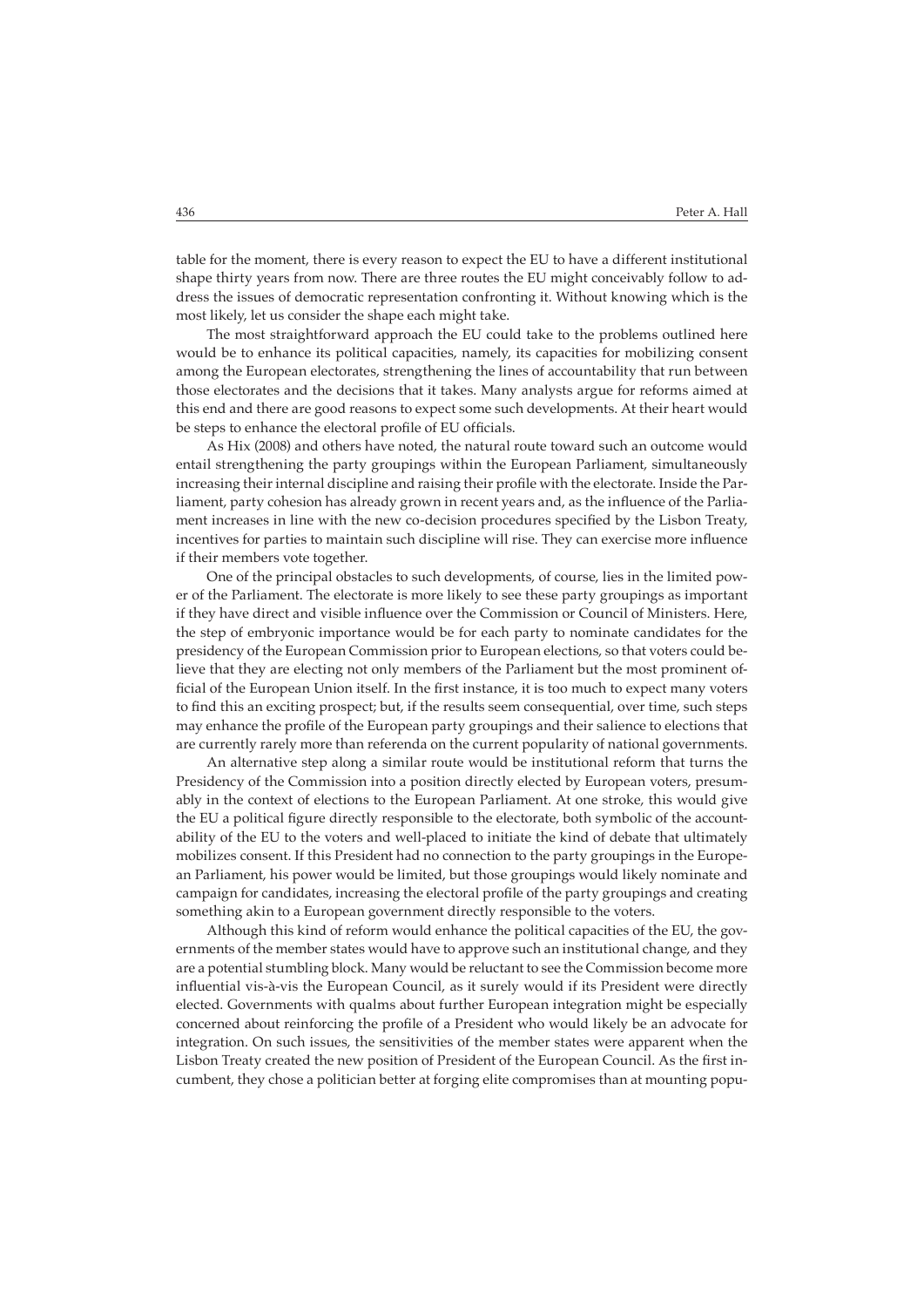lar appeals. However, movement on such fronts is not inconceivable. When the EU is unpopular, most member governments suffer some electoral backlash as well. Thus, some might see this reform as a step that could ultimately be in their interest.

A second route forward would see the EU and its member states adjust the division of labor that currently assigns market-making to the EU and social protection to the member states. Measures that give the EU access to popular policy instruments, such as programs of social benefit, could enhance support for it. More important from the perspective outlined here, steps of this sort would also enhance the capacity of the EU to negotiate social compromises that mobilized consent for market integration by offering some groups side-benefits or protection from its most adverse effects.

The political impediments to this kind of reform are obvious. The member states are reluctant to cede revenue streams or taxing power to the EU, especially when that would transfer jurisdiction over potentially-popular programs away from them to the EU. At present, national electorates also have little appetite for measures to redistribute resources across Europe, as the northern European reaction to efforts to resolve the debt crisis in southern Europe indicates (Hall 2012). Ferrera (2009) argues, however, that initial steps in this direction need not entail major shifts in social expenditure. Instead, efforts might be made to create a 'European social space' in which the EU takes initiatives in areas where members states have difficulty acting alone or might be willing to cede some authority to advance the economic success of Europe as a whole. Programs to improve the skills and educational attainment of the European workforce could be one focus of such efforts.

Although it is difficult to imagine radical steps in this direction in the near future, there are precedents for cooperation among the member states in areas tangential to social policy. Recent years have seen an expansion of cross-border pension provisions, and there has already been substantial cooperation, outside the aegis of the EU itself, on higher education issues. Once again, the governments of the member states might gain indirectly from blunting the image of the EU as an institution focused mainly on market competition and by taking action to address contemporary concerns about social cohesion.

A third and different route out of these dilemmas is also conceivable. Instead of reforms to the practices of the EU that bring them more in line with those of effective democracy, instead, the coming years could see changes in popular views about democracy, which might redefine democracy in terms that lend greater legitimacy to European institutions without requiring any radical institutional reform. At issue here are the attitudes of the electorate and of the media commentators and scholars who influence them (Vliegenthart *et al*. 2008).

I have argued that, when difficult decisions must be made, the legitimacy of governing institutions turns on the presence of clear lines of accountability that give the electorate a sense of who is responsible for policy and opportunities to pass judgment on them. The history of Europe suggests that stable democracy has most often been built on political institutions and parties satisfying these requirements and on institutions with the political capacity to mobilize consent. However, Pierre Rosanvallon (2011), one of Europe's most discerning analysts of democracy, has argued that these may not be immutable prerequisites for democratic legitimacy. He notes, quite rightly, that the principle of 'majority rule' was always a fiction: majorities do not really rule – at best their representatives do – and the concept, important in many parts of the continent, that governments reflect a 'general will' is also a fiction, useful for purposes of legitimation but practically impossible. If majority rule is simply a fiction, it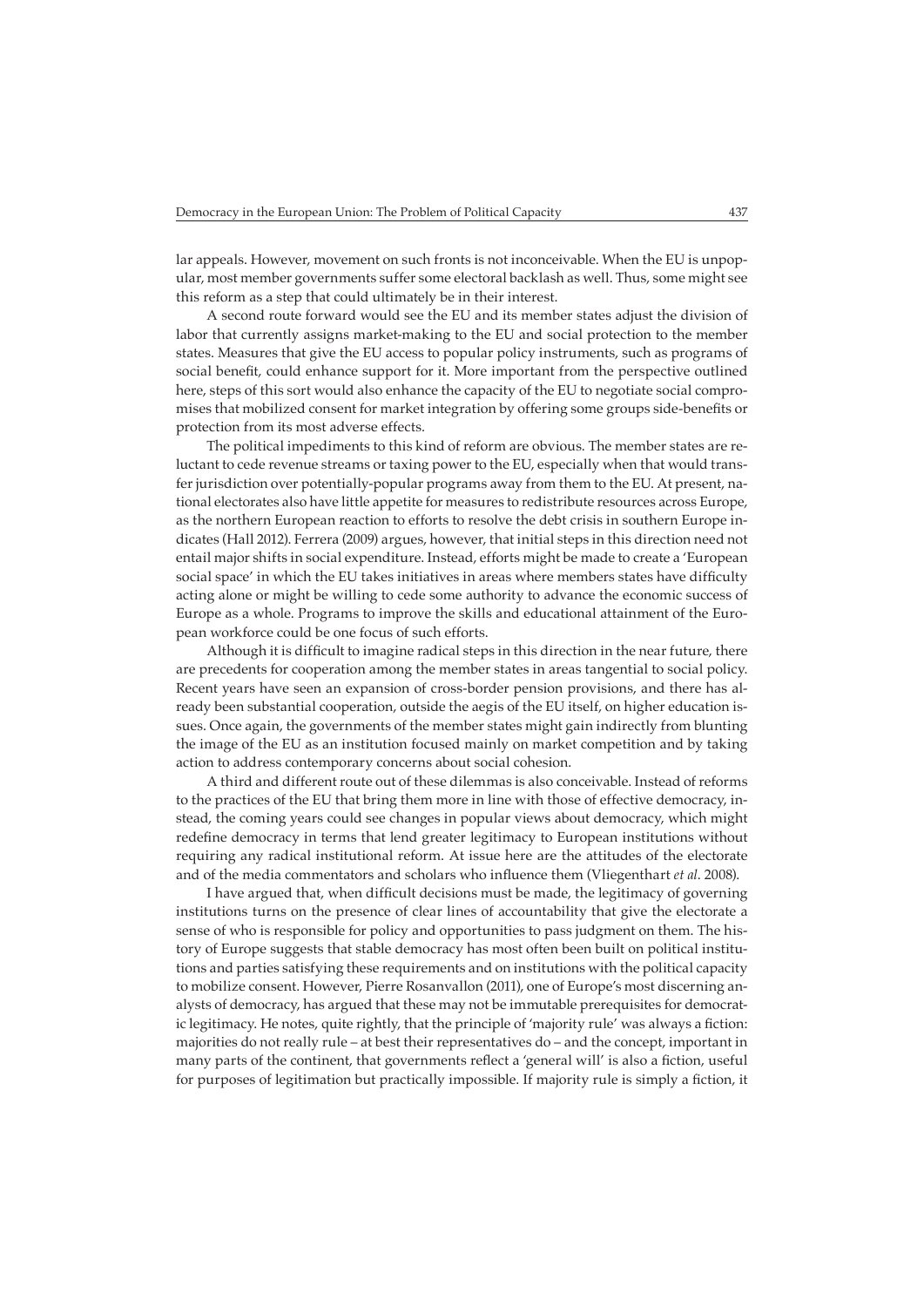follows that other fictions can be devised for the purpose of legitimating a political system, and Rosanvallon (2011) argues that such new conceptions are now emerging.

In the context of debates about democracy in the EU, the core elements of the new vision that Rosanvallon moots are striking. He contends that, in contemporary discourse, the political legitimacy of a decision is increasingly associated with how well it meets three criteria. The first is a criterion of *impartiality*. We judge a decision legitimate if it is made by authorities who are uncorrupted by the pleading of special interests. The second criterion is *reflexivity*. We judge decisions legitimate when they have been made by a set of institutions that contains many checks and balances, so that multiple sorts of concerns are taken into account when the decision is made. The third criterion is *proximity*. We are more likely to deem a decision legitimate if the interests of those affected by that decision were taken into consideration when it was made. This account formalizes a set of principles that have wide support today.

If Rosanvallon is correct that these are the terms now widely used to judge whether a set of political institutions and the policies it produces are legitimate, this bodes well for the European Union, because its institutional practices conform relatively well to these three criteria. In this context, the technocratic ethos of the EU, which has long emphasized the impartiality of its decision-making, becomes an advantage. The complexity of the co-decision procedure can also be seen as a basis for legitimacy, since it embodies a multifaceted system of checks and balances. On the criterion of proximity, the EU fares less well. Many of the objections ordinary people voice to the EU reflect concerns that it does not take their interests into account when making policies affecting them. In theory, however, the EU endorses this principle. Its officials go to great lengths to consult with the organized representatives of interests affected by its regulations; and the EU could take steps to bring its decision-making even more closely in line with such criteria.

This schema provides a roadmap for one route through which the political legitimacy of the EU might be strengthened. By extending the measures it has already adopted to secure greater transparency in decision-making, the EU could provide more assurances that its processes conform to these principles. Further procedures might be devised for enhancing the proximity of its decision-making to unorganized as well as organized interests. To take this route would, in effect, involve promoting a new set of 'fictions' about democratic decisionmaking; and the principles that Rosanvallon proposes should be congenial to many EU officials. Indeed, the ideology and practices of the EU are surely a background influence on this conception of legitimacy.

# **Conclusion**

Several conclusions follow from this analysis. First, debate about the 'democracy deficit' in Europe is far from over. Despite the efforts reflected in the Lisbon Treaty to address such matters, concerns about democracy in the EU have been intensified by efforts to resolve the Euro crisis and are likely to continue for years to come. Second, by virtue of the very nature of the EU, there is no simple solution to this problem. If the EU were a nation-state, we could debate the merits of majoritarian versus consensus institutions, based on the shape of the European *demos* and the problems it confronts. But the EU is a novel political form, composed of member states that are willing to pool some sovereignty but reluctant to part with a great deal of it. Therefore, they cannot but look with skepticism on measures to enhance the lines of po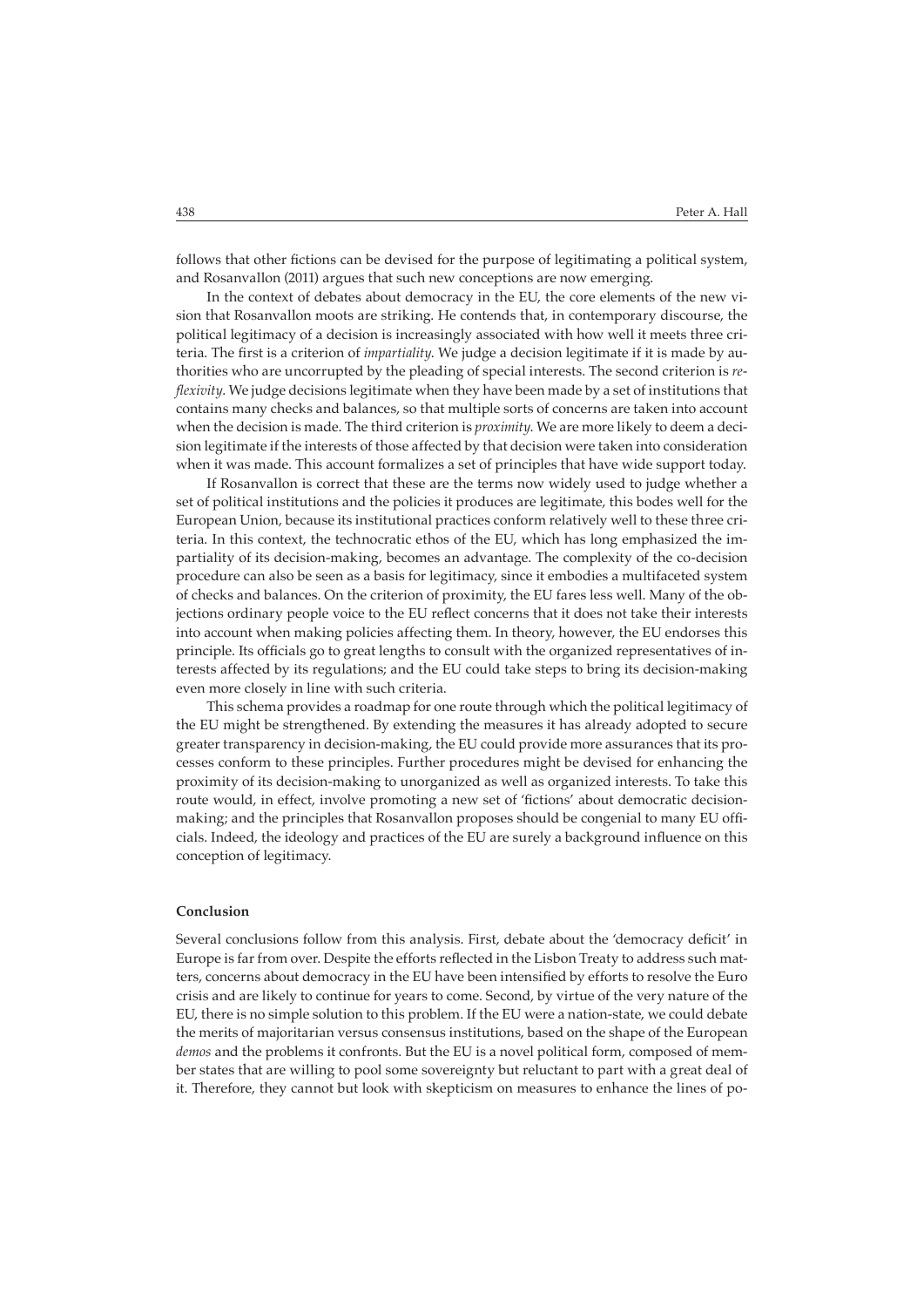litical accountability running between the EU and national electorates, because reinforcing those is likely to strengthen the EU at the expense of national governments. Over the longterm, the political power that flows from deep connections to the electorate is a weapon that can be wielded against competing jurisdictions.

The most sanguine views of these dilemmas make much of the fact that majoritarian democracy is the exception rather than the rule in Europe. As Schmidt (1996; 2002a) reminds us, many European states share power among multiple levels of government and many governments negotiate policy within complex multi-level coalitions. Neo-corporatist politics is still practiced, as a politics of negotiation not unlike the politics of the EU (Schmitter and Lehmbruch 1978). There are more than a few respects in which the EU looks like Germany operating under a Grand Coalition (Schmidt 2002b). The EU also gets the job done. The occasional scandal aside, governance in the EU is widely seen as fair, uncorrupt and relatively efficient. In large measure, it meets the kind of criteria for legitimacy that Rosanvallon associates with policy-making in the twenty-first century. Despite prominent debates about it, the crisis of democracy in the EU is simmering rather than boiling (cf. Crozier *et al*. 1974).

However, if my diagnosis is correct, European institutions are inadequate to the challenges they face in the years ahead. The nature of the European project has changed from one focused on the creation of a loose free trade zone to one dedicated to the liberalization and reregulation of markets. But European institutions have not evolved in commensurate terms. From the position of a technocrat, the liberalization of markets may seem like an endeavor promising enough common benefits that the only problem is how to resolve most efficiently the collective action dilemmas that stand in the way of getting there. In reality, however, this kind of liberalization project redistributes resources across sectors and social groups so profoundly that it creates deep distributive dilemmas to which there is no technocratic solution (Mény 2009). In some cases, the side-effects privilege the old vis-à-vis the young; in others, they throw people lacking highly-marketable skills into unemployment or low-grade jobs for the rest of their lives. Matters such as these cannot be decided on efficiency grounds. They invoke fundamental issues of fairness, bound up with longstanding visions of social justice, and that is the stuff of which politics is made. Deals have to be struck to ensure that those who lose from reform secure compensation. People have to be persuaded that they had an equal voice in the disposition of such matters and have an equal chance to succeed in the face of such reforms. Absent assurances about that, popular discontent and distrust will rise, and few will see the overall enterprise as legitimate.

For that reason, one cannot be confident that a new set of fictions built around existing institutions could see the EU safely through the shoals of the coming years. These issues are most intense in the Eurozone, where the financial crisis has exposed as a myth the notion that monetary policy is a purely technical matter best left to central banks independent of the political authorities (Hall 2012b). Monetary policy implies fiscal discipline and fiscal discipline is about the allocation of resources among generations and social groups. It can be implemented only with political will, and that will cannot be manufactured by the institutions currently in Frankfurt or Brussels. It has to be mobilized by elected political leaders. But the EU has no durable elected political leaders – only officials, a mass of parliamentarians whose very number undercuts their visibility, and the heads of member states who rise only occasionally to the defense of the EU. This is not a sustainable basis on which to build a budgetary politics for Europe in the long-term.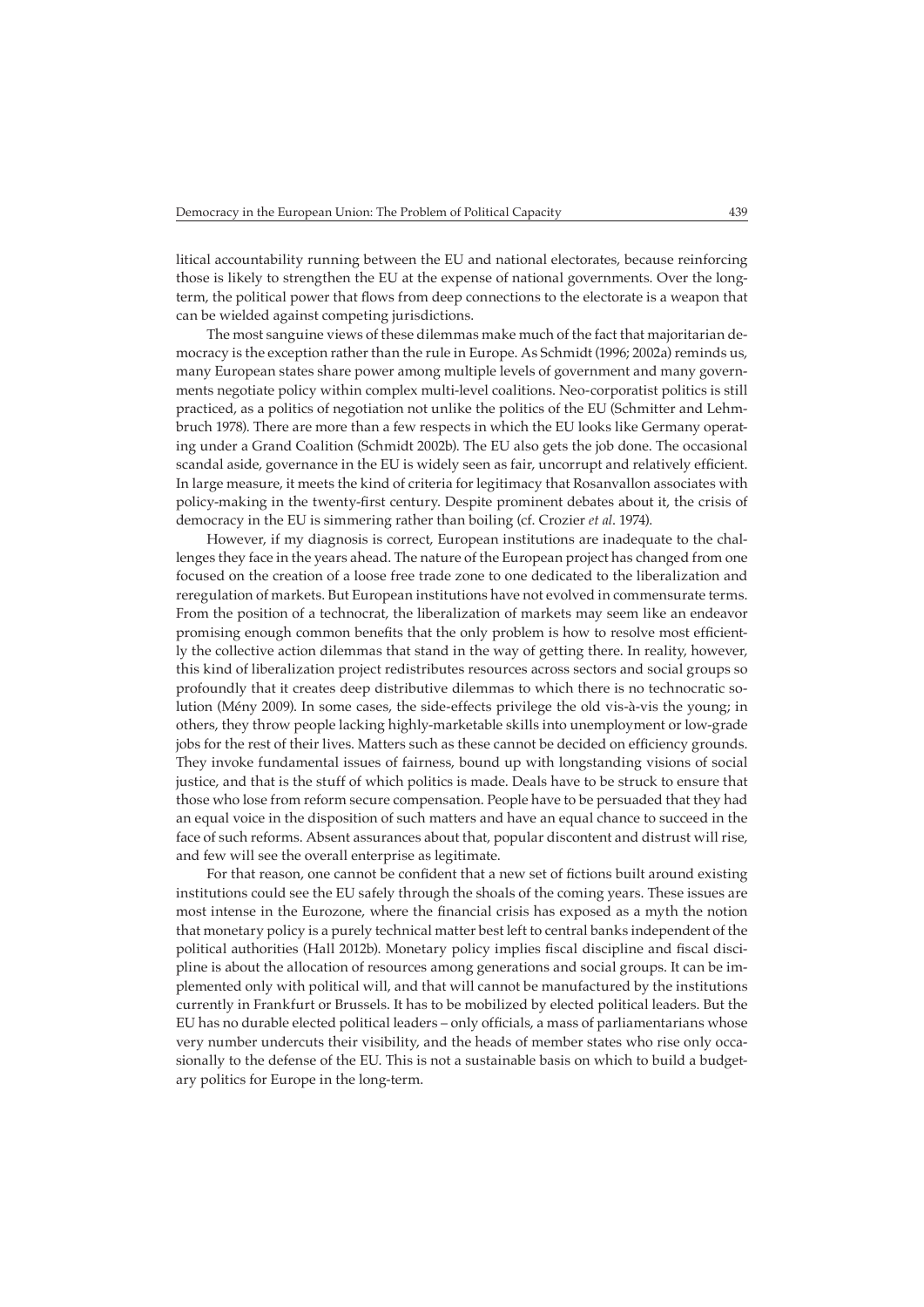In short, the EU may have to acknowledge openly what many of those who operate it already know: that many of its measures entail the redistribution of resources and political consent for such measures must be mobilized more effectively than it is now. Depending on national governments to mobilize that consent is a strategy that has succeeded only sporadically. Doing so effectively requires the development of further political capabilities within the EU itself. As I have noted, there is more than one way to do that, even if none is especially easy to achieve. However, for the European Union, the alternatives are either to endure waves of popular discontent that well up whenever hard times appear and are currently on the rise, or to retreat from the kind of ambitious projects it has sponsored in the past into a holding pattern that entails little forward movement in European integration. In the coming years, we will see which path is chosen.

### **Acknowledgements**

I am grateful to Ana Evans for giving me the initial opportunity to develop this argument and to Vessela Hristova for many illuminating conversations on these subjects, as well as to Manfred Schmidt for the inspiration his work has offered over many years.

#### **References**

- Armingeon, Klaus. 2002. The effects of negotiation democracy: A comparative analysis. *European Journal of Political Research* 41: 81-105.
- Barosso, José Manuel. 2009. Speech by José Manuel Durão Barosso at the Signature Ceremony for the Lisbon Treaty in Poland, October 10, 2009.
- Beer, Samuel H. 1966. The British legislature and the problem of mobilizing consent. In *Lawmakers in a changing world*, ed. Elke Frank, 30-48. Englewood Cliffs: Prentice Hall.
- Berger, Suzanne (ed.). 1983. *Organizing interests in Western Europe*. New York: Cambridge University Press. Crozier, Michel, Samuel P. Huntington, and Joji Watanuki. 1974. *Crisis of democracies.* New York: Trilaterial Commission.

Dahl, Robert. 1989. *Democracy and its critics.* New Haven: Yale University Press.

Eichenberg, Richard C., and Russell. J. Dalton. 2007. Post-Maastricht blues: The transformation of citizen support for European Integration, 1973-2004. *Acta Politica* 42: 128-152.

Ertman, Thomas. 1998. Democracy and dictatorship in interwar Europe revisited. *World Politics* 50: 475-505. European Union (2010) *Eurobarometer 70: The European Union and its citizens.* Brussels: European Union.

- Evans, Ana M., and M. P. Vink. 2010. *Party group switching in the European parliament: Definition, measurement and trends (1979-2009)*. Paper presented at the Fifth Pan-European Conference on EU Politics, Porto, June.
- Fabrinni, Sergio. 2007. *Compound democracies: Why the United States and Europe are becoming similar.* Oxford: Oxford University Press.

Ferrera, Maurizio. 2009. The JCMS annual lecture: National welfare states and European integration in search of a "virtuous nesting". *Journal of Common Market Studies* 47: 219-233.

- Follesdal, Andreas, and Simon Hix. 2006. Why there is a democratic deficit in the EU: A response to Majone and Moravcsik. *Journal of Common Market Studies* 44: 533-62.
- Hall, Peter A. 2006. Introduction: The politics of social change in France. In *Changing France: The politics that markets make*, ed. Pepper Culpepper, Peter. A. Hall, and Bruno Palier, 1-28. Houndsmills: Palgrave Macmillan.
- Hall, Peter A. 2012a. The economics and politics of European monetary union. *German Politics* (December).